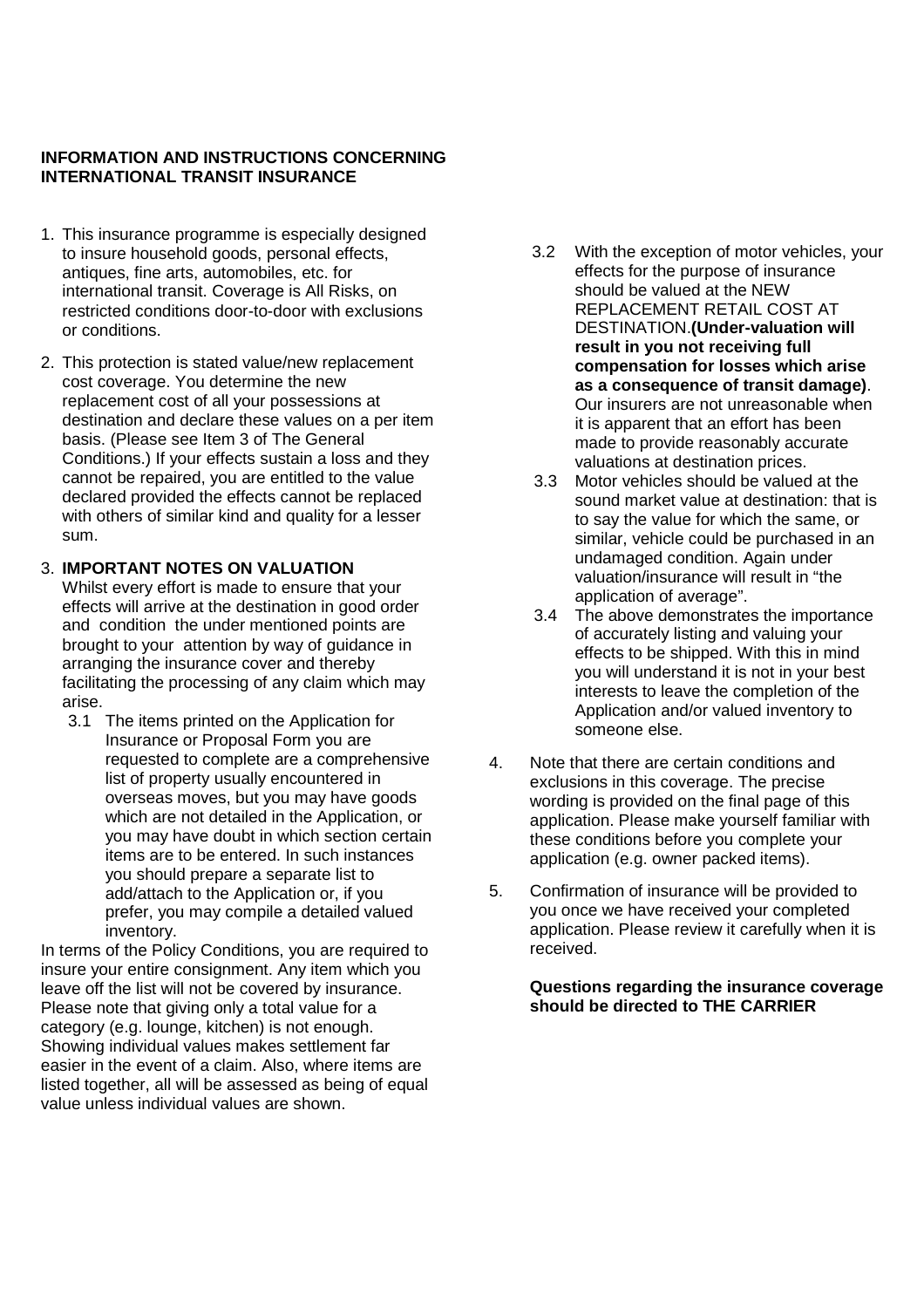# **INSURANCE APPLICATION FORM FOR INTERNATIONAL HOUSEHOLD REMOVALS**

TNOM1 ETUD4

#### **IMPORTANT - Please read the notes below carefully.**

It is re-emphasised that the goods must be insured for the full new replacement value at destination as the policy is subject to average and you will have to bear a proportionate part of any loss or damage to articles not insured for their full new replacement value. Please remember that new replacement value at destination may be more than at country of origin.

| A. ELECTRONIC COMPONENTS      |           | <b>C. MISCELLANEOUS</b>    |                               |           | <b>F. LIVING ROOM</b> |                               |           |              |
|-------------------------------|-----------|----------------------------|-------------------------------|-----------|-----------------------|-------------------------------|-----------|--------------|
| <b>ARTICLE</b>                | <b>NO</b> | <b>VALUE</b>               | <b>ARTICLE</b>                | <b>NO</b> | <b>VALUE</b>          | <b>ARTICLE</b>                | <b>NO</b> | <b>VALUE</b> |
| T.V. Set: Size                |           |                            | Cameras                       |           |                       | Sofa(s) 2/3 Seater            |           |              |
| : Plasma                      |           |                            | Camera Accessories            |           |                       | Chair (s)                     |           |              |
| Home Computer                 |           |                            | Movie/Video Camera            |           |                       | Side table (s)                |           |              |
| Laptop                        |           |                            | <b>Holiday Decorations</b>    |           |                       | Desk                          |           |              |
| Projector and Screen          |           |                            | Religious Ornaments           |           |                       | Rug(s) and Carpet(s)          |           |              |
| Amplifier                     |           |                            | Piano and Stool               |           |                       | Curtains                      |           |              |
| Tuner                         |           |                            | Clocks                        |           |                       | Coffee Table                  |           |              |
| Cassette/Player/Recorder      |           |                            | Sewing Machine                |           |                       | <b>Shelving Units</b>         |           |              |
| Video/Recorder/Player         |           |                            | Sewing Accessories            |           |                       | Bookcase                      |           |              |
| CD Player                     |           |                            | <b>Musical Instruments</b>    |           |                       | <b>Light Fittings</b>         |           |              |
| Home Theatre System           |           |                            | Pictures                      |           |                       | Lamps                         |           |              |
| DVD Player                    |           |                            | Lamp(s)                       |           |                       |                               |           |              |
| Video Game Unit               |           |                            | Mirror(s)                     |           |                       |                               |           |              |
| Video Games Assorted          |           |                            | <b>Binoculars</b>             |           |                       |                               |           |              |
| <b>Play Station</b>           |           |                            | Photo Album (excl. photos)    |           |                       |                               |           |              |
| <b>Record Albums</b>          |           |                            |                               |           |                       |                               |           |              |
| Pre-Recorded Tape Cassettes   |           |                            |                               |           |                       |                               |           |              |
| Pre-Recorded Video Tapes      |           |                            | <b>TOTAL (C)</b>              |           |                       | <b>TOTAL (F)</b>              |           |              |
| <b>Blank Tapes/Cassettes</b>  |           |                            | <b>D. SILVER/COLLECTABLES</b> |           |                       | <b>G. FAMILY ROOM/LIBRARY</b> |           |              |
| <b>Compact Disks</b>          |           |                            | <b>ARTICLE</b>                | <b>NO</b> | <b>VALUE</b>          | Paperback Books               |           |              |
| Speakers                      |           |                            |                               |           |                       | Hardcover Books               |           |              |
| Clock Radio / Alarm           |           |                            |                               |           |                       | Children's Books              |           |              |
| Washing Machine               |           |                            |                               |           |                       | Reference Books               |           |              |
| Tumble Dryer                  |           |                            |                               |           |                       | Chair (s)                     |           |              |
| Refrigerator                  |           |                            |                               |           |                       | Sofa(s) 2/3 Seater            |           |              |
| Freezer                       |           |                            |                               |           |                       | Table(s)                      |           |              |
| Dishwasher                    |           |                            |                               |           |                       | Rug(s) and Carpet(s)          |           |              |
| Stove                         |           |                            |                               |           |                       | Desk                          |           |              |
| Microwave                     |           |                            |                               |           |                       | Curtains                      |           |              |
| Food Processor                |           |                            |                               |           |                       | Toys                          |           |              |
| Electronic Keyboard           |           |                            |                               |           |                       | Games                         |           |              |
| <b>Other Electrical Items</b> |           |                            |                               |           |                       | <b>Writing Bureau</b>         |           |              |
|                               |           |                            |                               |           |                       | <b>Shelving Units</b>         |           |              |
| <b>TOTAL (A)</b>              |           |                            | <b>TOTAL (D)</b>              |           |                       | <b>TOTAL (G)</b>              |           |              |
| <b>B. CHINA/GLASSWARE</b>     |           | <b>E. HIGH VALUE ITEMS</b> |                               |           | <b>H. KITCHEN</b>     |                               |           |              |
| <b>ARTICLE</b>                | <b>NO</b> | <b>VALUE</b>               | Antiques                      |           |                       | Table(s)                      |           |              |
|                               |           |                            | Pictures                      |           |                       | Chair (s)                     |           |              |
|                               |           |                            | Paintings                     |           |                       | Dishes                        |           |              |
|                               |           |                            |                               |           |                       | Utensils                      |           |              |
|                               |           |                            |                               |           |                       | Pots and Pans                 |           |              |
|                               |           |                            |                               |           |                       | Bowls etc                     |           |              |
|                               |           |                            |                               |           |                       | Dirt Bin                      |           |              |
|                               |           |                            |                               |           |                       | Ironing Board                 |           |              |
| TOTAL (B)                     |           |                            | TOTAL (E)                     |           |                       | TOTAL (H)                     |           |              |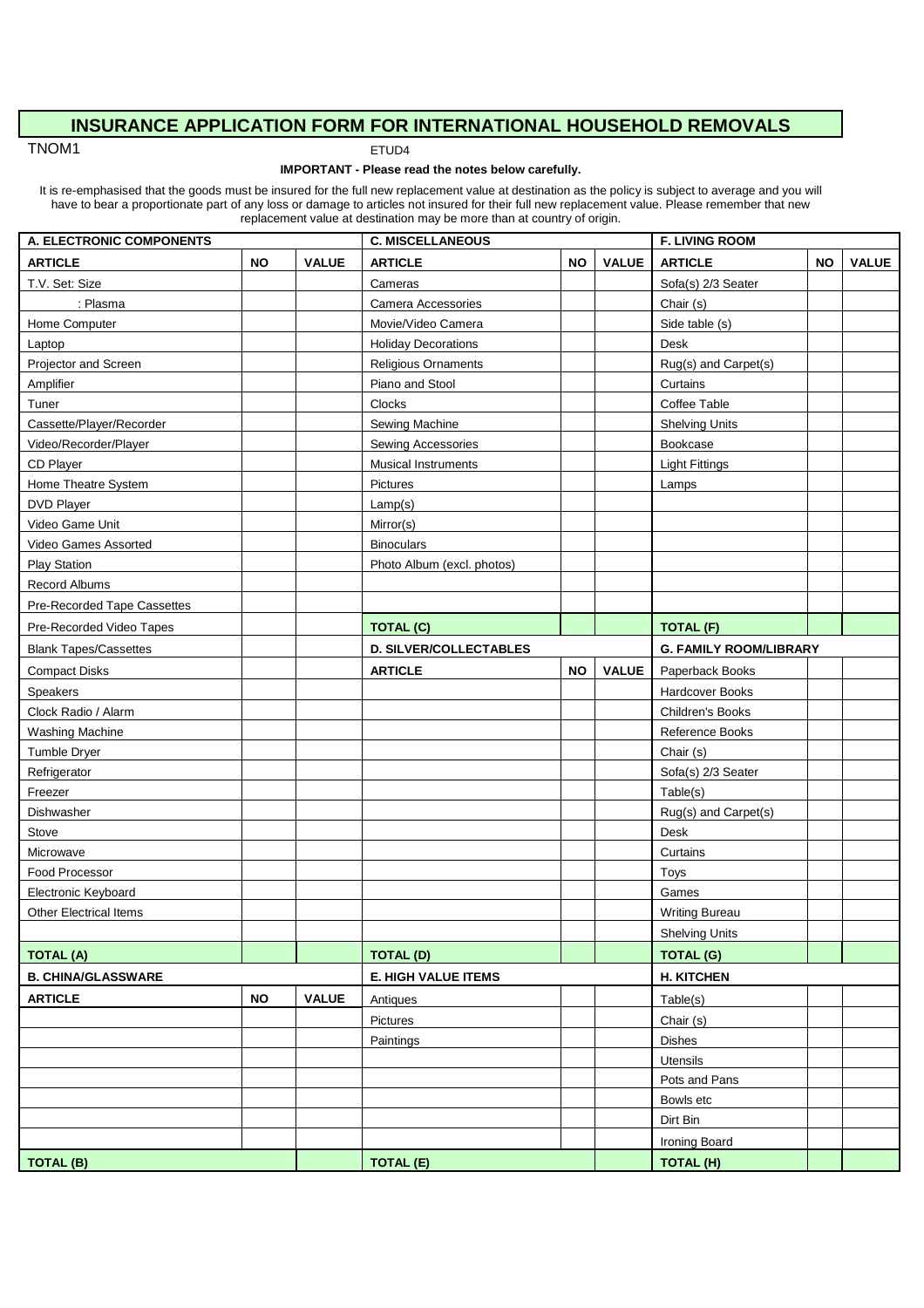| <b>I. DINING ROOM</b>            |     |             | <b>M. LINENS/BATHROOM ITEMS</b> |     |                                          | <b>Q. MOTOR VEHICLES</b>                                                         |  |
|----------------------------------|-----|-------------|---------------------------------|-----|------------------------------------------|----------------------------------------------------------------------------------|--|
| <b>Article</b>                   | No. | $\mathsf R$ | Pillows                         |     |                                          | Subject to issue of pre-shipment                                                 |  |
| Table                            |     |             | <b>Pillow Cases</b>             |     |                                          | vehicle condition report                                                         |  |
| Chairs                           |     |             | <b>Sheets</b>                   |     |                                          | Make                                                                             |  |
| Rug(s) and Carpet(s)             |     |             | <b>Blankets</b>                 |     |                                          | Model                                                                            |  |
| Curtains                         |     |             | Quilts                          |     |                                          | Year                                                                             |  |
| <b>Light Fittings</b>            |     |             | <b>Table Cloths</b>             |     |                                          | Value                                                                            |  |
| <b>Shelving Units</b>            |     |             | Towels                          |     |                                          |                                                                                  |  |
| Sideboard                        |     |             | <b>Medicine Cabinets</b>        |     |                                          |                                                                                  |  |
| Server Table                     |     |             | Duvet                           |     |                                          | TOTAL (Q)                                                                        |  |
| Food Warmer                      |     |             | <b>TOTAL (M)</b>                |     |                                          |                                                                                  |  |
|                                  |     |             | N. PATIO                        |     |                                          | SUMMARY - THIS VALUE MUST BE                                                     |  |
|                                  |     |             | <b>Article</b>                  | No. | R                                        |                                                                                  |  |
|                                  |     |             | Table                           |     |                                          | SUFFICIENT TO REPLACE YOUR<br>HOUSEHOLD                                          |  |
|                                  |     |             | Chair(s)                        |     |                                          | <b>TOTALS A to M</b>                                                             |  |
| <b>TOTAL (I)</b><br>$\mathsf{R}$ |     |             | <b>Barbeque</b>                 |     |                                          | A. ELECTRICAL                                                                    |  |
|                                  |     |             | <b>Barbeque Accessories</b>     |     |                                          | <b>B. CHINA/GLASSWARE</b>                                                        |  |
| <b>J. BEDROOM #1 MASTER</b>      |     |             | Umbrella                        |     |                                          | C. MISCELLANEOUS                                                                 |  |
| Chairs                           |     |             | Gazebo                          |     |                                          | D. SILVER/COLLECTABLES                                                           |  |
| <b>Bedside Table</b>             |     |             |                                 |     |                                          | E. HIGH VALUE ITEMS                                                              |  |
| <b>Dressing Table</b>            |     |             | TOTAL (J)<br><b>O. CLOTHING</b> |     |                                          | F. LIVING ROOM                                                                   |  |
|                                  |     |             |                                 | No. | $\, {\bf R}$                             |                                                                                  |  |
| <b>Chest of Drawers</b>          |     |             | <b>Article</b>                  |     |                                          | G. FAMILY ROOM/LIBRARY                                                           |  |
| Rug(s)                           |     |             | Suits                           |     |                                          | H. KITCHEN                                                                       |  |
| Curtains                         |     |             | <b>Dresses</b>                  |     |                                          | I. DINING ROOM                                                                   |  |
| Desk                             |     |             | Formal Wear                     |     |                                          | J. BEDROOM #1 MASTER                                                             |  |
| Bed Sets (Mattress & Base)       |     |             | <b>Sports Coats</b>             |     |                                          | K. BEDROOM #2                                                                    |  |
| Double/Queen/King                |     |             | Trousers                        |     |                                          | L. OTHER BEDROOMS                                                                |  |
| Headboard                        |     |             | Sweaters/Jumpers                |     |                                          | M. LINENS/BATHROOM ITEMS                                                         |  |
|                                  |     |             | <b>Skirts</b>                   |     |                                          | N. PATIO                                                                         |  |
|                                  |     |             | <b>Blouses</b>                  |     |                                          | O. CLOTHING                                                                      |  |
| TOTAL (J)                        |     |             | <b>Shirts</b>                   |     |                                          | P. BASEMENT/ATTIC/GARAGE                                                         |  |
|                                  |     |             | Socks/Hosiery                   |     |                                          | Q. MOTOR VEHICLES                                                                |  |
| K. BEDROOM #2                    |     |             | Sleepwear                       |     |                                          |                                                                                  |  |
| <b>Article</b>                   | No. | R           | Shoes/Boots                     |     |                                          | <b>CURRENCY:</b><br><b>TOTAL</b>                                                 |  |
| Chair(s)                         |     |             | <b>Ties</b>                     |     |                                          | SHIPPING/PACKING CHARGES                                                         |  |
| <b>Bedside Table</b>             |     |             | Undergarments                   |     |                                          | <b>TOTAL TO BE INSURED</b>                                                       |  |
| Dresser/Chest of Drawers         |     |             | Lingerie                        |     |                                          |                                                                                  |  |
| Rug(s)                           |     |             | Hats                            |     |                                          | I declare that I have disclosed all<br>material facts and that failure to do so  |  |
| Curtains                         |     |             | Coats                           |     |                                          | could render the insurance void. I                                               |  |
| Bed Sets (Mattress & Base)       |     |             | Gloves                          |     |                                          | declare the amounts stated above are                                             |  |
| Double Bunks                     |     |             | <b>Scarves</b>                  |     |                                          | full new replacement values of the                                               |  |
| Headboard                        |     |             | Sportswear                      |     |                                          | goods at destination. I have read the<br>conditions of insurance stated attached |  |
|                                  |     |             | TOTAL (O)                       |     | and understand that these shall form the |                                                                                  |  |
| TOTAL (K)                        |     |             | P. BASEMENT/ATTIC/GARAGE        |     |                                          | basis of the proposed contract between                                           |  |
| <b>L. OTHER BEDROOM</b>          |     |             | Article                         | No. | R                                        | me and the Insurers.                                                             |  |
| <b>Article</b>                   | No. | R           | Work Bench                      |     |                                          |                                                                                  |  |
| Chair(s)                         |     |             | Hand Tools                      |     |                                          |                                                                                  |  |
| <b>Bedside Table</b>             |     |             | <b>Tool Boxes</b>               |     |                                          |                                                                                  |  |
| Dresser/Chest of Drawers         |     |             | Golf Clubs                      |     |                                          | <b>DATE</b>                                                                      |  |
| Rug(s)                           |     |             | <b>Sporting Equipment</b>       |     |                                          |                                                                                  |  |
| Curtains                         |     |             | Lawn Mower                      |     |                                          |                                                                                  |  |
| Bed Sets (Mattress & Base)       |     |             | Garden Tools                    |     |                                          |                                                                                  |  |
| Double Bunks                     |     |             | Hose                            |     |                                          | <b>SIGNATURE of ASSURED</b>                                                      |  |
| Headboard                        |     |             | <b>Exercise Equipment</b>       |     |                                          |                                                                                  |  |
|                                  |     |             | <b>Bicycles</b>                 |     |                                          |                                                                                  |  |
|                                  |     |             | Power Tools: List Separately    |     |                                          | PLEASE PRINT YOUR NAME                                                           |  |
| <b>TOTAL (I)</b>                 |     |             | TOTAL (P)                       |     |                                          |                                                                                  |  |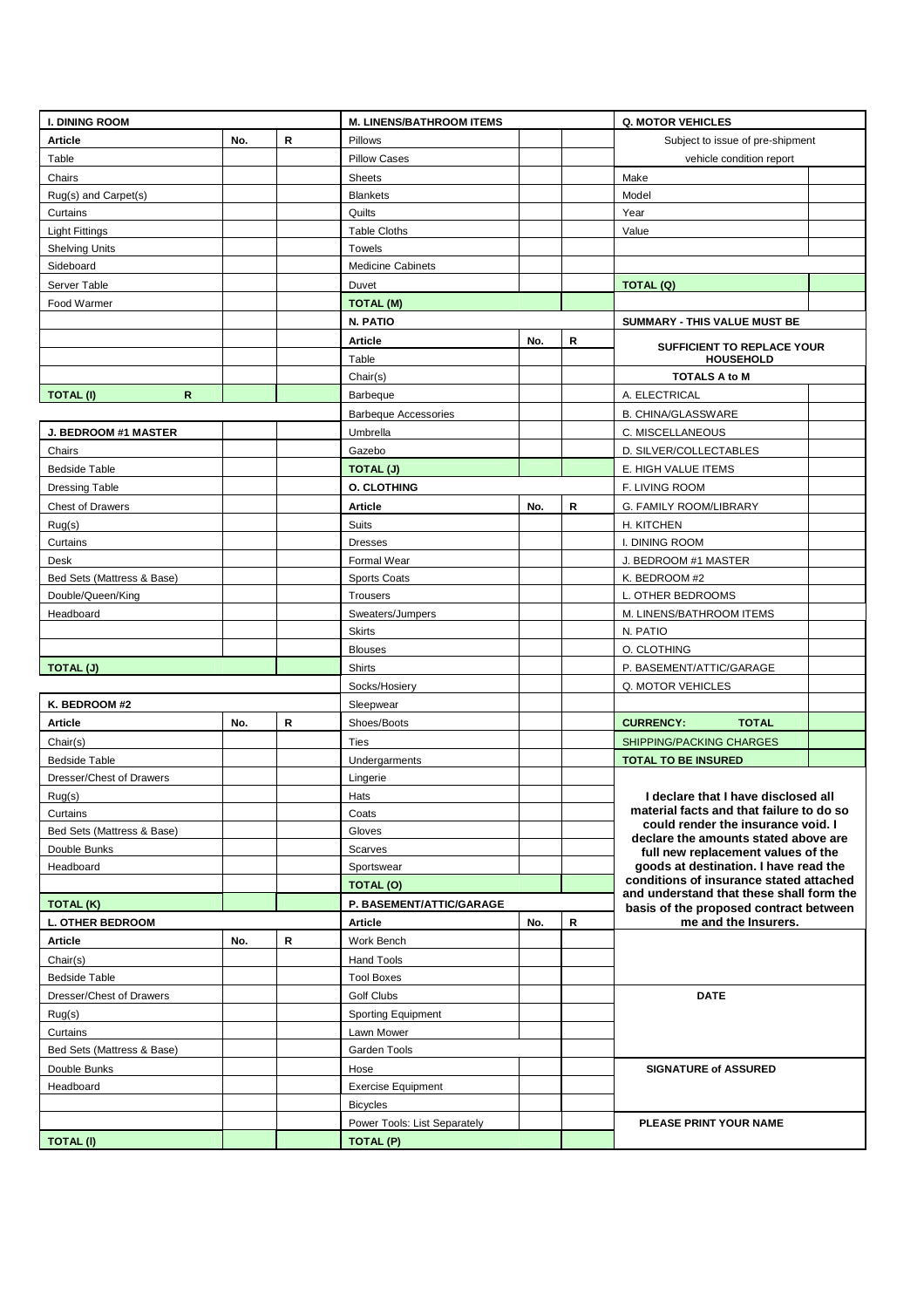# INTERNATIONAL INSURANCE TERMS & CONDITIONS

**General conditions applicable to all Sections attaching to and forming part of Marine Open Policy issued by, GUARDRISK INSURANCE COMPANY LIMITED (hereinafter referred to as the Insurer) in the name of THE CARRIER and/or other furniture removers, as may be agreed to from time to**  time. The following terms, clauses and conditions form the basis of the insurance contract **between the Carrier's customer (the Insured) and Insurers** subscribing hereto and are deemed to be incorporated into insurance documentation issued. **OPERATIVE CLAUSE** 

Subject to the terms, exceptions and conditions and in consideration of and conditional upon the prior payment of the premium by or on behalf of the insured and receipt thereof by or on behalf of the Insurer, the Insurer agrees to indemnify or compensate the insured by payment or at the option of the Insurer, by replacement, reinstatement or repair in respect of the cover provided occurring during the period of insurance and as otherwise provided up to the sums insured. **PROPERTY INSURED** 

Household Goods and Personal Effects, Office and/or Factory Furniture and Equipment and related commercial goods, Antiques, Fine Arts, Motor Vehicles, Motor Cycles, Motor Quads, Boats, Campers and Trailers as itemized and valued on the insurance application form and supporting documentation.

## **COVER PROVIDED**

**1. All risks conditions:** 

All Risks of physical loss or damage subject to the version of the following London Institute Clauses current at the time of commencement of transit:-

Cargo (A), War, Strikes, Classification, Insolvency Exclusion Amendment, Radioactive Contamination Exclusion Bio-Chemical Exclusion. For the purposes of general average contribution and salvage charges recoverable hereunder, the effects insured shall be deemed to be insured for their full contributory value. **2. Restricted conditions:** Institute cargo clauses (C) the goods are covered against the following perils only:- Loss or damage to the subject-matter insured reasonably attributable to fire, or explosion; vessel or craft being stranded, grounded, sunk or capsized, overturning or derailment of land conveyance; collision or contact of

vessel craft or conveyance with any external object other than water; discharge of cargo at a port of distress. Loss or damage to the subject-matter insured caused by general average sacrifice;

jettison. Theft or loss of an entire consignment or ISO shipping container.

## **Riot cover – Republic of South Africa:**

In respect of goods in transit or in storage, insurance cover is arranged separately under a South African Special Risks Insurance Association special risks policy for the risks of riot, strike, public disorder and terrorism, as more particularly defined in such policy.

#### **Geographical limits**

Worldwide including all transshipment storage as original.

### **Observance of policy terms**

The liability of the Insurers is conditional on the observance of the policy terms by the insured and/or the Carrier. Any proposal and declaration made by the insured are the basis of and form a part of the policy.

### **EXCLUSIONS**

This insurance does not cover

- 1. Breakage, scratching, denting, chipping, staining and tearing of owner packed effects unless directly caused by fire, collision or overturning of transporting land conveyance.
- 2. Missing items from owner packed cartons, suitcases etc. unless caused by fire, collision, or overturning or derailment of transporting land conveyance. However to include non-delivery of an entire transport package (carton, case or suchlike) but limited to a maximum of R 500 per transport package.
- 3. Loss/damage caused by gradual deterioration, by wear and tear, atmospheric climatic conditions (including rust, corrosion and the action of light), infestation (rodents, moth, insects), mildew, inherent vice. Electrical, electronic and mechanical derangement not directly attributable to external visible damage.
- 4. Loss of cash, money, bank notes, stocks and other personal documents, stamps, deeds, travelers cheques, precious stones, precious metals, bullion, jewellery, watches, cellular telephones and articles of a similar nature.
- 5. Depreciation in value of any item when such depreciation arises as the result of a peril insured hereunder, or arising from inadequate or substandard repairs or restoration of a damaged item.
- Loss of or damage to an automobile while being driven under its own power except while on premises of the carrier or port or while being driven by an authorized driver who is an employee of the freight forwarder or his agent in direct furtherance of the transit.
- 7. Loss or damage to automobiles
	- Unless the forwarder and the owner both agree and sign a "vehicle condition report" or similar document stating the condition of the automobile both prior to and post shipment.
- When the automobile exceeds 5 years of age unless declared to Insurers and any additional premium is agreed and paid prior to shipment.
- 8. Automobile non-factory installed accessories not specifically declared and valued for insurance. Goods packed in automobiles are not covered.
- 9. Loss or damage caused by radiation or radioactive contamination.
- 10. Loss, damage or expenses caused by delay.
- 11. Perishable foodstuffs, animals, firearms, ammunition, explosives, paints, poisons, pot plants, plants, computer data and articles of similar nature.
- 12. Items having no market value (such as but not limited to, photographs, family albums, newspaper clippings, technical/research papers).
- 13. Pre-existing damage.
- 14. Wrinkling of clothing and/or other items of fabric.
- 15. Loss or damage caused by any acts of governments, customs authorities, and customs inspections, confiscation.
- 16. Appliance preparation:
	- Loss or damage to appliances/equipment not prepared for transport in accordance with the manufacturers recommendations.
	- Servicing/re-servicing and/or tuning of articles or appliances, musical instruments etc.
- 17. Loss or damage following :
	- the dismantling and/or assembling of unit-furniture, fitments or fittings or taking down of curtaining.
	- the disconnecting or reconnecting of appliances, fittings or equipment.
	- the removal or laying of fitted floor coverings
- 18. Any loss or damage, costs or additional charges that may arise where:
	- It is the Insured's responsibility to –
	- ensure that nothing is taken away in error or left behind.
	- secure their goods at the departure and destination points by being present or by having a representative.
	- Adequately prepare and stabilize appliances and equipment prior to their removal.
- 19. Standard South African Insurance Association exceptions: In respect of transit and storage risks within the Republic of South Africa as constituted on 1 January 1976
	- A. This policy does not cover loss of or damage to property related to or caused by:
		- i. civil commotion, labour disturbances, riot, strike, lock-out or public disorder or any act or activity which is calculated or directed to bring about any of the above;
		- ii. war, invasion, act of foreign enemy, hostilities or warlike operations (whether war be declared or not) or civil war.
		- iii. mutiny, military rising, military or usurped power, martial law or state of siege, or any other event or cause which determines the proclamation or maintenance of martial law or state of siege; insurrection, rebellion or revolution
		- iv. any act (whether on behalf of any organization, body or person, or group of persons) calculated or directed to overthrow, or influence any State or Government, or any provincial, local or tribal authority with force, or by means of fear, terrorism or violence:
		- any act which is calculated or directed to bring about loss or damage in order to further any political aim, objective or cause or to bring about any social or economic change, or in protest against any State or Government, or any provincial, local or tribal authority, or for the purpose of inspiring fear in the public, or any section thereof.
		- vi. any attempt to perform any act referred to in clause (iv) or (v) above.
		- vii. the act of any lawfully established authority in controlling, preventing, suppressing or in any other way dealing with any occurrence referred to in clause  $(i)$ ,  $(ii)$ ,  $(iii)$ ,  $(iv)$ ,  $(v)$  or  $(vi)$  above.
		- viii. If the Insurers allege that by reason of clause (i), (ii), (iii), (iv), (v), (vi) or of this Exception, loss or damage is not covered by this Policy, the burden of proving the contrary rests on the insured.

### **PLEASE SIGN BELOW AS AN INDICATION THAT YOU UNDERSTAND AND ACCEPT OUR INSURANCE CONDITIONS**

| <b>OUOTE REFERENCE NO:</b> |
|----------------------------|
|                            |

INSURED SIGNATURE: ……………………………………………. DATE: ……………………………………….